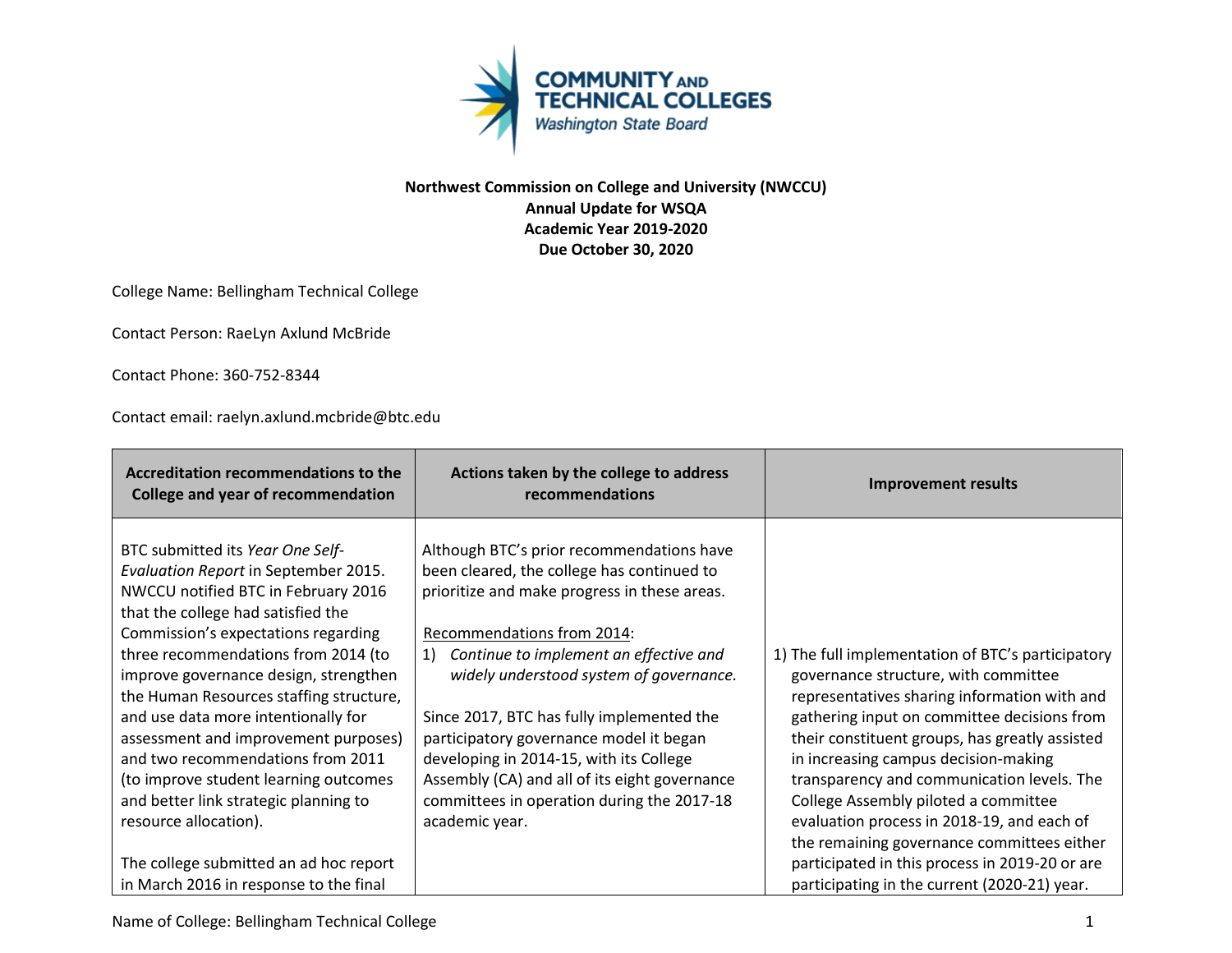| remaining 2014 recommendation (to<br>undergo external fiscal audits), and<br>NWCCU notified BTC in July 2016 that<br>the college had satisfied expectations.<br>The college submitted its Mid-Cycle Self-<br>Evaluation Report in September of 2017<br>and hosted a site visit in October 2017.<br>No recommendations resulted from that<br>report or visit. |                                                                                                                                                                                                                                                                                                                                                                                                                                                                                                                                                                                                                                                                        | Participatory governance is one of 12 Key<br>Performance Indicators under BTC's 2018-23<br>strategic plan. BTC conducts an annual<br>employee survey measuring the percentage<br>of employees who feel represented in BTC's<br>participatory governance structure. Almost<br>90% (89%) of employees who responded to<br>the Spring 2020 survey indicated that they felt<br>represented. |
|--------------------------------------------------------------------------------------------------------------------------------------------------------------------------------------------------------------------------------------------------------------------------------------------------------------------------------------------------------------|------------------------------------------------------------------------------------------------------------------------------------------------------------------------------------------------------------------------------------------------------------------------------------------------------------------------------------------------------------------------------------------------------------------------------------------------------------------------------------------------------------------------------------------------------------------------------------------------------------------------------------------------------------------------|-----------------------------------------------------------------------------------------------------------------------------------------------------------------------------------------------------------------------------------------------------------------------------------------------------------------------------------------------------------------------------------------|
|                                                                                                                                                                                                                                                                                                                                                              | 2) Employ qualified human resources personnel<br>to maintain and support the operational<br>functions of the college.<br>BTC filled the previously vacant position of<br><b>Executive Director of Human Resources in</b><br>January of 2015. The college filled this role with<br>an employee qualified to maintain and support<br>BTC's operational functions in the area of<br>human resources. BTC's Executive Director of<br>Human Resources left the college in July 2018<br>and BTC's Associate Director of Human<br>Resources, who has worked in the college's<br>Human Resources department since 1991, is<br>currently serving as Interim Executive Director. | With assistance from the Interim Executive<br>2)<br>Director, HR staff and BTC employees, the<br>college has engaged in review and<br>implementation of needed updates for<br>existing policies and practices, and has<br>increased consistency regarding application<br>of BTC policies and procedures.                                                                                |
|                                                                                                                                                                                                                                                                                                                                                              | 3) Undergo and consider the results of an<br>external financial audit for each year of<br>operation.<br>The college began a regular schedule of annual,<br>full financial audits in Fall 2016. Auditor reports<br>since these audits were implemented have<br>included no management letters or findings.                                                                                                                                                                                                                                                                                                                                                              | The college has improved its financial<br>3)<br>controls and quality of financial reporting as<br>a result of these regular audits.                                                                                                                                                                                                                                                     |
|                                                                                                                                                                                                                                                                                                                                                              | 4) Regularly use evaluation results to support<br>planning, practice, resource allocation,<br>application of institutional capacity, and<br>improvement as needed.                                                                                                                                                                                                                                                                                                                                                                                                                                                                                                     | Employees have more access to, confidence<br>4)<br>in, and opportunities to engage with college<br>data resources. The college has created a<br>robust data management and access system,<br>which has facilitated campus-wide, data-                                                                                                                                                   |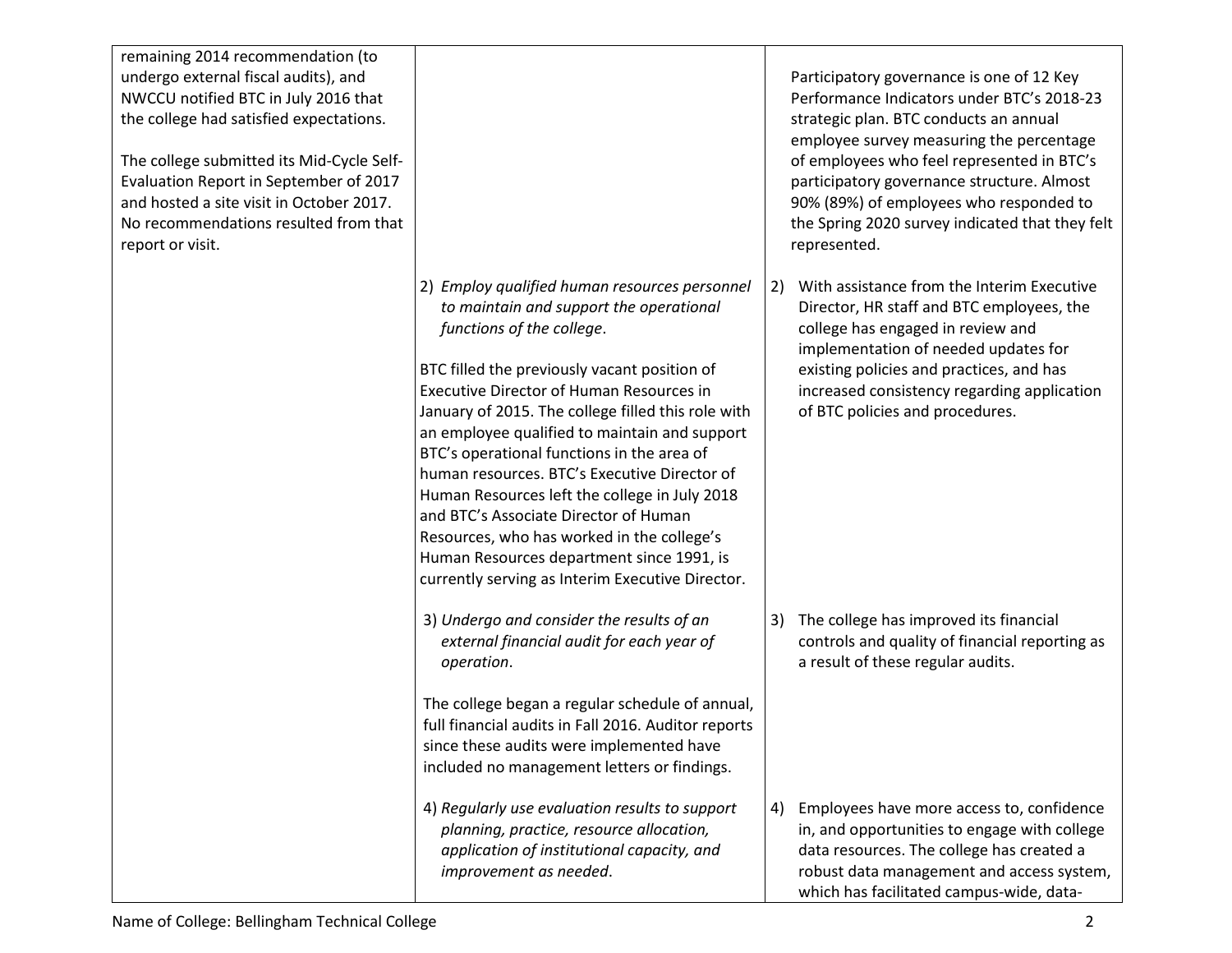| The college uses a variety of technologies to<br>collect, analyze, and share program<br>performance data, including Tableau software<br>and other tools to create multiple online<br>dashboards, which are developed and<br>maintained by BTC's Data & Research team<br>using a number of different state and college<br>data sources. These interactive, real-time<br>dashboards are aligned with the college's Key<br>Performance Indicators, and allow faculty and<br>other campus employees to explore college<br>and program-level data. Dashboard topics<br>include enrollment, retention, course success,<br>transition, completion, and graduate outcomes.<br>Additional dashboards help employees track<br>progress on special BTC student success<br>initiatives. Data & Research staff also regularly<br>work with members of the campus community<br>to conduct specialized studies to inform<br>planning and decision-making. | informed planning and decision-making<br>efforts. BTC's Data & Research staff have<br>focused on creation of program-specific data<br>dashboards and alignment of this dashboard<br>with the college's Program Effectiveness<br>Reports.                                                                                                                                                                                                                                                                                                                                                            |
|--------------------------------------------------------------------------------------------------------------------------------------------------------------------------------------------------------------------------------------------------------------------------------------------------------------------------------------------------------------------------------------------------------------------------------------------------------------------------------------------------------------------------------------------------------------------------------------------------------------------------------------------------------------------------------------------------------------------------------------------------------------------------------------------------------------------------------------------------------------------------------------------------------------------------------------------|-----------------------------------------------------------------------------------------------------------------------------------------------------------------------------------------------------------------------------------------------------------------------------------------------------------------------------------------------------------------------------------------------------------------------------------------------------------------------------------------------------------------------------------------------------------------------------------------------------|
| Recommendations from 2011:<br>1) Continue to make progress in fully<br>completing the assessment cycle by "closing<br>the loop" to demonstrate that student<br>learning has been achieved as stated.<br>The continued refinement of student learning<br>outcomes (SLOs) and assessments for programs<br>and courses has been an ongoing goal of the<br>college. As part of the college's focus on<br>development of effective SLOs, faculty and<br>administration have worked together to<br>improve SLO assessment processes, combining<br>course- and program-level SLO reports to<br>emphasize the integration of SLOs across the<br>curriculum, improve faculty training, streamline<br>the reporting process, and make the resulting<br>data more accessible for analysis and<br>application to future practice.                                                                                                                      | This improved process for SLO development<br>1)<br>and assessment ensures that faculty-<br>working in conjunction with the VP of<br>Academic Affairs & Student Learning, deans,<br>and Data & Research staff-will continue to<br>identify specific, measurable SLOs, define<br>effective assessment methods to measure<br>student achievement across each SLO, and<br>engage in meaningful use of assessment<br>results to improve the teaching and learning<br>process. One of BTC's Key Performance<br>Indicators focuses on SLO achievement at<br>the course, program, and institutional levels. |